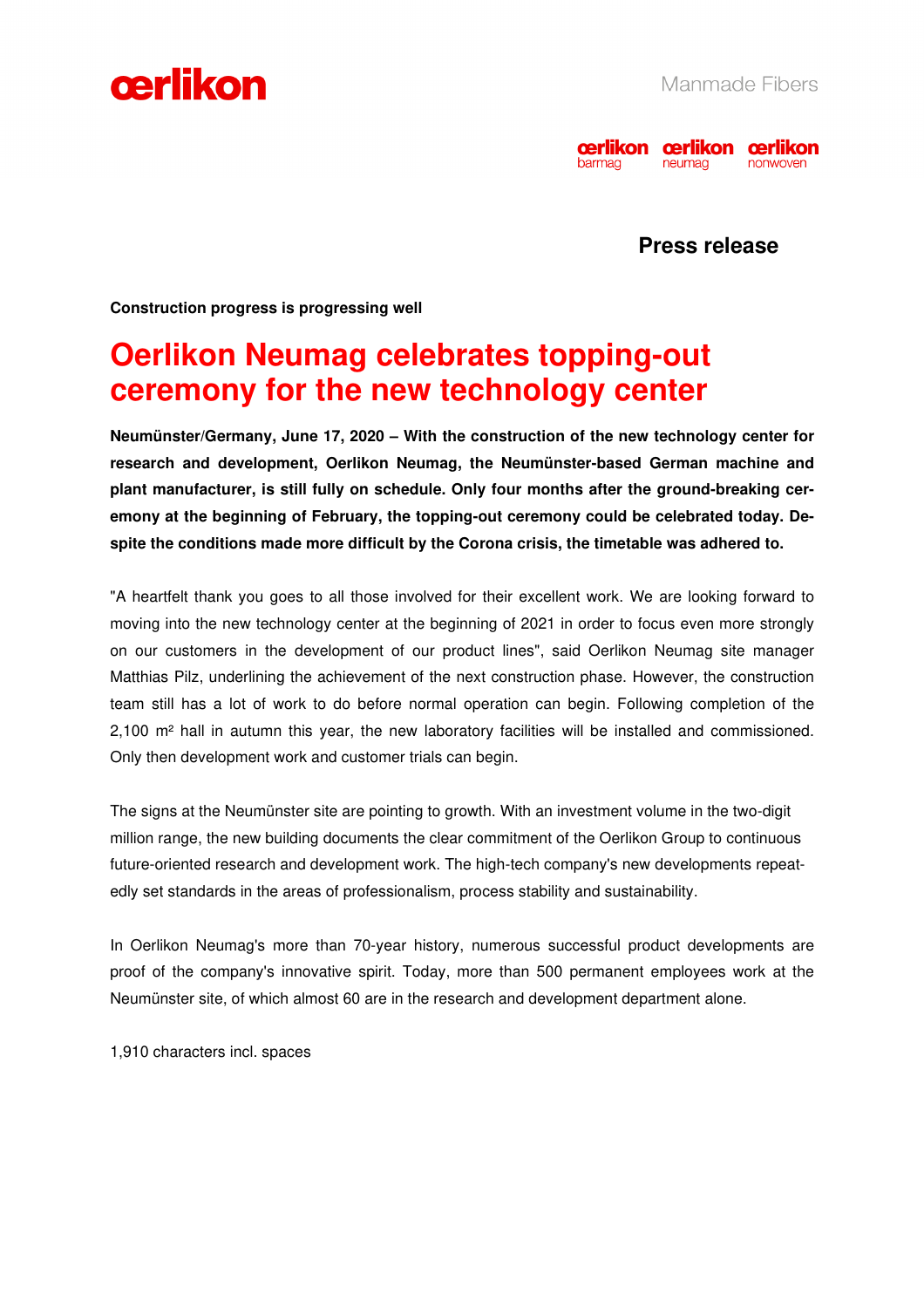



**Caption:** Matthias Pilz (front right), Site Manager of Oerlikon Neumag in Neumünster, thanked his employees, the architects and construction team at the topping-out ceremony for the new technology center.



**Caption:** With an overall height of over 17 meters, the new Oerlikon Neumag technology center in Neumünster makes an impressive appearance.

## **For further information:**

Claudia Henkel Marketing, Corporate Communications & Public Affairs Tel. +49 4321 305 105 Fax +49 4321 305 212 claudia.henkel@oerlikon.com

André Wissenberg Marketing, Corporate Communications & Public Affairs Tel. +49 2191 67 2331 Fax +49 2191 67 1313 andre.wissenberg@oerlikon.com

### **About Oerlikon**

Oerlikon (SIX: OERL) develops modern materials, systems and surface technologies and provides specialized services aimed at securing high-performance products and systems with long lifespans for customers. Supported by its technological core competencies and its strong financial footing, the corporation continues its medium-term growth plan by implementing three strategic factors: focusing on attractive growth markets, ensuring structural growth and expanding through targeted M&A activities. Oerlikon is a globally-leading technology and engineering corporation, operating its business in two segments (Surface Solutions and Manmade Fibers) and employing around 11,100 members of staff at 182 sites in 37 countries worldwide. In 2019, Oerlikon generated sales of CHF 2.6 billion and invested more than CHF 120 million in research & development.

For further information: www.oerlikon.com